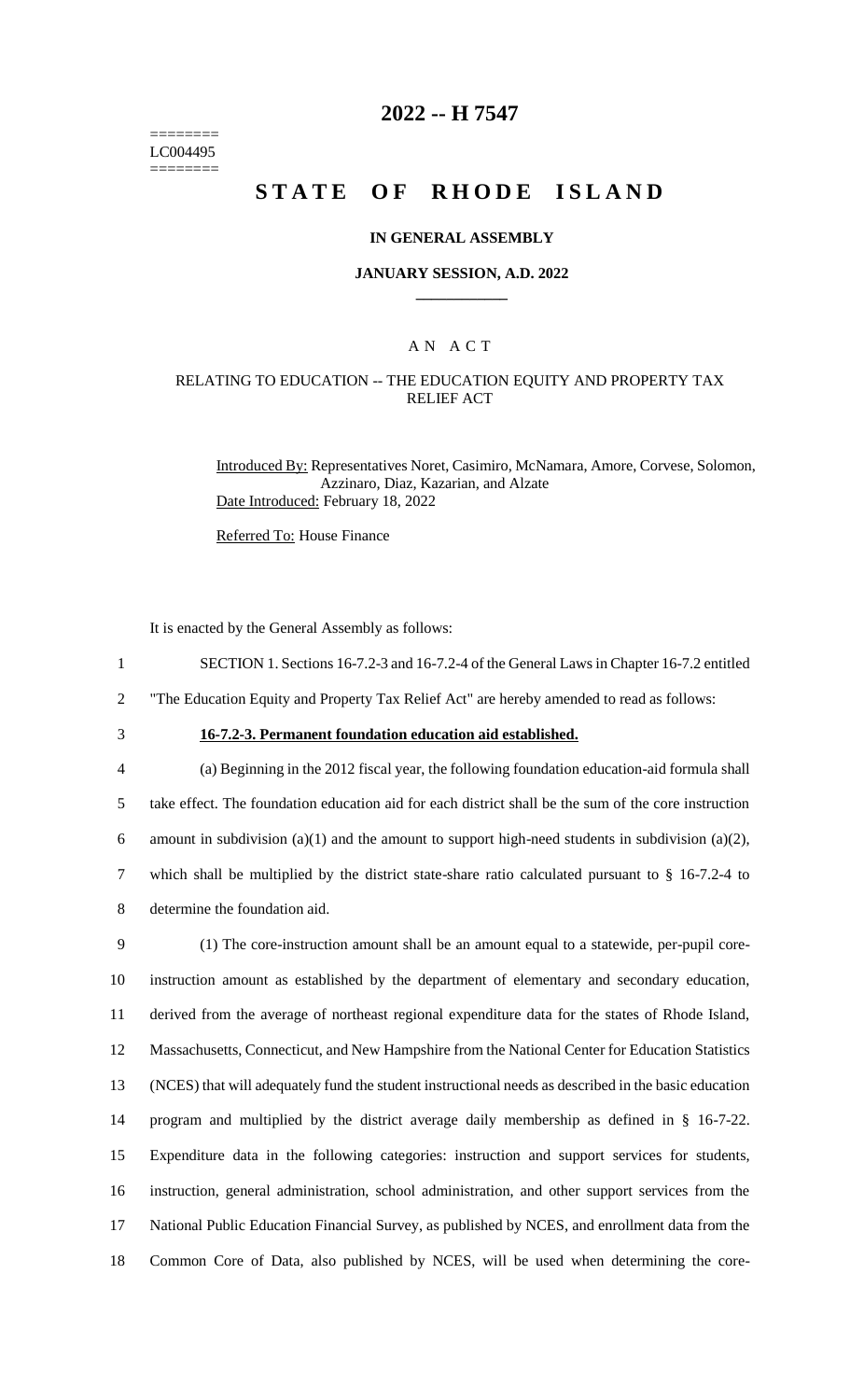instruction amount. The core-instruction amount will be updated annually. For the purpose of calculating this formula, school districts' resident average daily membership shall exclude charter school and state-operated school students.

 (2) The amount to support high-need students beyond the core-instruction amount shall be determined by multiplying a student success factor of forty percent (40%) by the core instruction per-pupil amount described in subdivision (a)(1) and applying that amount for each resident child whose family income is at or below one hundred eighty-five percent (185%) of federal poverty 8 guidelines, hereinafter referred to as "poverty status." Provided, the methods and measurements provided for in § 16-7.2-3(f) shall be applied.

 (b) The department of elementary and secondary education shall provide an estimate of the foundation education aid cost as part of its budget submission pursuant to § 35-3-4. The estimate shall include the most recent data available as well as an adjustment for average daily membership growth or decline based on the prior year experience.

 (c) In addition, the department shall report updated figures based on the average daily membership as of October 1 by December 1.

 (d) Local education agencies may set aside a portion of funds received under subsection (a) to expand learning opportunities such as after school and summer programs, full-day kindergarten and/or multiple pathway programs, provided that the basic education program and all other approved programs required in law are funded.

 (e) The department of elementary and secondary education shall promulgate such regulations as are necessary to implement fully the purposes of this chapter.

 (f) The department of elementary and secondary education shall develop proper methods and measures to ensure that school districts are credited with proper per-pupil poverty counts, 24 which methods or measures shall not rely on the school lunch delivery program the department 25 currently administers. Those methods and measures shall be updated annually and uniformly to verifiable metrics.

**16-7.2-4. Determination of state's share.**

 (a) For each district, the state's share of the foundation education aid calculated pursuant to § 16-7.2-3(a) shall use a calculation that considers a district's revenue-generating capacity and concentration of high-need students. The calculation is the square root of the sum of the state-share ratio for the community calculation, pursuant to § 16-7-20, squared plus the district's percentage of 32 students in grades PK-6 in poverty status squared, divided by two. Provided, the methods and measurements provided for in § 16-7.2-4(c) shall be applied.

(b) For purposes of determining the state's share, school district student data used in this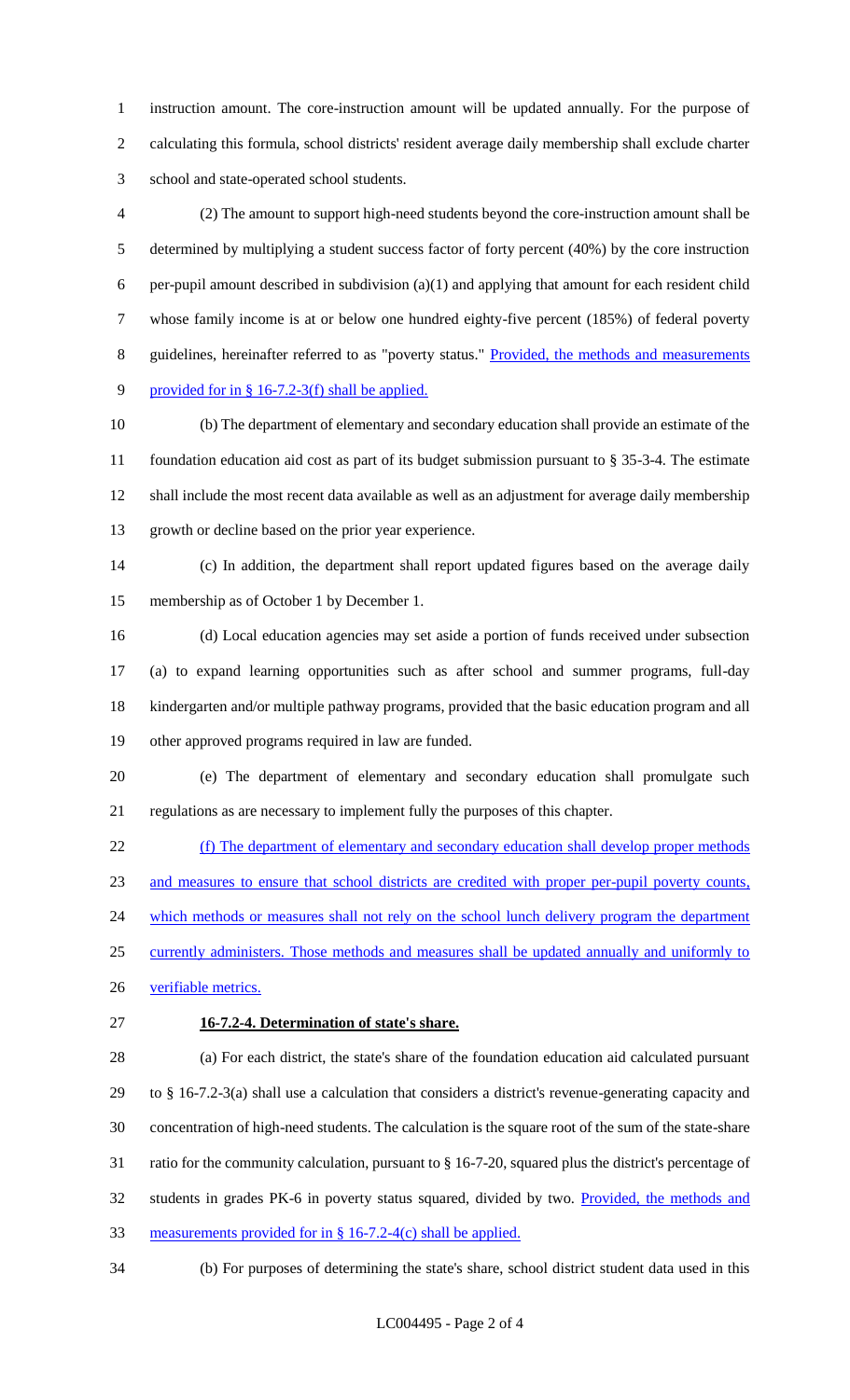- 1 calculation shall include charter school and state school students. These ratios are used in the
- 2 permanent foundation education aid formula calculation described in § 16-7.2-5.
- 3 (c) The department shall develop proper methods and measures to ensure school districts
- 4 are credited with proper per-pupil poverty counts, which methods or measures shall not rely on the
- 5 school lunch delivery program the department currently administers. Those methods and measures
- 6 shall be updated annually and uniformly to verifiable metrics.
- 7 SECTION 2. This act shall take effect upon passage.

======== LC004495 ========